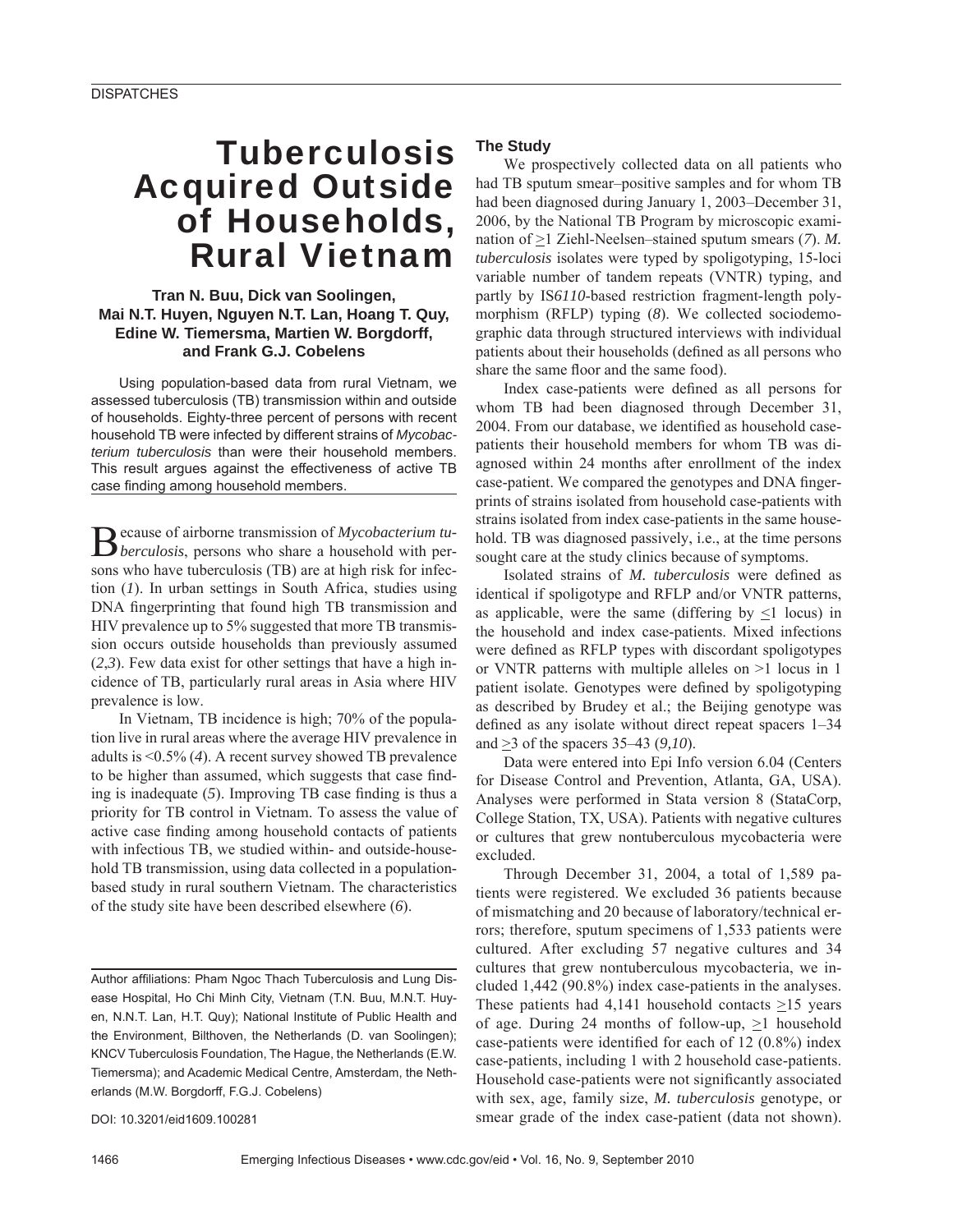None of the 12 index and 13 household case-patients had mixed infections.

Of the 13 household case-patients, 1 (a 72-year-old man) had recurrent infection; 3 had infections were caused by Beijing genotype (23%). For 2 (17%) household casepatients (95% confidence interval [CI]  $1.9\%$ –45.4%), the infecting strain was similar to that from the index case-patient. The interval between diagnoses for index and household case-patients was (mean  $\pm$  SD) 13.0  $\pm$  2.8 weeks for identical strains, and  $47.1 \pm 33.1$  weeks for different strains  $(p = 0.114)$ .

#### **Conclusions**

Of TB case-patients who had had exposure to a TB patient in their household during the preceding 2 years, 17% harbored the same strain as the index case-patient. Even if we classified as similar 1 case pair with only 2 loci differences according to VNTR (no RFLP type available: patient 4 in the Table), i.e., if we assumed that this difference was caused by evolution of the VNTR pattern or a processing error, the proportion of infections acquired outside the household still would be 77% (10/13). Although we cannot exclude the possibility of transmission from another person in the same household for whom TB had not been diagnosed by the TB Program and included in our database, this finding suggests that in our study population, most TB cases resulted from transmission outside the household. These results differ from observations in low-incidence settings but are similar to those in high-incidence settings in South Africa, Gambia, and Malawi (*11–14*), even though the follow-up periods of these studies differed. The high proportion of cases resulting from transmission outside the household in those studies and ours may be explained by

high exposure to different *M. tuberculosis* strains circulating in the community. Having common factors that determine the risk for breakdown of TB infection to disease also may play a role but is less likely in our study because HIV prevalence is lower in rural Vietnam than in South Africa. Alternatively, the large proportion of nonmatching genotypes within households could reflect specimen mislabeling. Although we excluded specimens that had been mislabeled at collection, additional mislabeling may have occurred in the laboratory. However, because mislabeling is expected to occur at random, for most of the nonmatches to be caused by errors, nearly half of all specimens must have been mislabeled, which seems unlikely.

We identified household TB cases for  $\approx$ 1% of the index cases, which is less than the 6%–7% reported in studies of active case finding  $(1,14)$ . This finding could reflect studies that included household case-patients of all ages with all forms of TB, whereas we included only persons  $\geq$ 15 years of age who had smear-positive TB. In addition, we relied on self-reporting rather than on active TB screening. Although self-reporting may have limited the number of household cases we identified, it was unlikely to have affected the proportion resulting from household transmission. An exception should probably be made for young children, who because of less social mixing, may have higher probability of being infected within than outside the household. The shorter interval between diagnoses of index and household case-patients with identical strains, as well as the observation that the average interval for case-patients with different strains was approximately half the 2-year study period (i.e., consistent with random occurrence over time) supports our interpretation that the strains that differed between household and index cases were from another source.

| Table. Characteristics of case-patients with exposure to tuberculosis within household, rural Vietnam, 2003–2006* |          |           |                |                  |                  |                                                           |                  |              |                  |
|-------------------------------------------------------------------------------------------------------------------|----------|-----------|----------------|------------------|------------------|-----------------------------------------------------------|------------------|--------------|------------------|
|                                                                                                                   |          |           | Relationship   | Genotype         |                  | Comparison of strain type with that of index case-patient |                  |              |                  |
| Patient                                                                                                           | Age,     | Previous  | to index case- | Index case-      | Household        | Spoligotype (no.                                          |                  |              | Final            |
| no.                                                                                                               | $V$ /sex | treatment | patient        | patient          | case-patient     | different spacers) <sup>+</sup>                           | <b>RFLP</b>      | <b>VNTR±</b> | classification   |
|                                                                                                                   | 40/M     | No        | <b>Brother</b> | Beijing          | EAI2-Manila      | Different (26)                                            | <b>Different</b> | 12           | <b>Different</b> |
| 2                                                                                                                 | 55/M     | No.       | <b>Brother</b> | NR.              | Beijing          | Different (27)                                            | <b>Different</b> | 10           | <b>Different</b> |
| 3                                                                                                                 | 49/M     | No.       | <b>Brother</b> | EAI4-VNM         | EAI4-VNM         | Same $(0)$                                                | <b>Different</b> | 4            | Different        |
| 4                                                                                                                 | 51/F     | <b>No</b> | Spouse         | EAI4-VNM         | EAI4-VNM         | Same (0)                                                  | <b>ND</b>        | 2            | <b>Different</b> |
| 5                                                                                                                 | 48/M     | No.       | Spouse         | Zero             | Zero             | Same (0)                                                  | Same             | 0            | Same             |
| 6                                                                                                                 | 36/M     | No.       | <b>Brother</b> | <b>Beijing</b>   | Beijing          | Same (0)                                                  | ND.              |              | Same             |
|                                                                                                                   | 41/M     | No.       | Grandson       | EA <sub>I5</sub> | EAI <sub>5</sub> | Same (1)                                                  | <b>ND</b>        | 5            | <b>Different</b> |
| 8                                                                                                                 | 41/M     | No.       | <b>Brother</b> | U                | EAI4-VNM         | Different (17)                                            | <b>ND</b>        | 2            | <b>Different</b> |
| 9                                                                                                                 | 31/M     | No.       | <b>Brother</b> | EAI4-VNM         | NR.              | Different (4)                                             | <b>ND</b>        | 4            | <b>Different</b> |
| 10                                                                                                                | 29/M     | No.       | <b>Brother</b> | EA <sub>I5</sub> | NR.              | Different (5)                                             | <b>ND</b>        | 7            | <b>Different</b> |
| 11                                                                                                                | 72/M     | Yes       | Grandson       | EAI4-VNM         | Beijing          | Different (27)                                            | <b>Different</b> | 13           | <b>Different</b> |
| 12                                                                                                                | 37/M     | No.       | Son            | Beijing          | EA <sub>I5</sub> | Different (29)                                            | <b>ND</b>        |              | Different        |
| 13                                                                                                                | 38/F     | No        | Spouse         | EAI4-VNM         | EAI2-NTB         | Different (16)                                            | <b>Different</b> | 3            | <b>Different</b> |

\*RFLP, restriction fragment-length polymorphism; VNTR, variable number of tandem repeats; EAI4-VNM: East African–Indian family, Vietnam genotype; NR, not represented in spoligotype database (*10*); ND, RFLP typing not done.

†Difference in the number of direct repeat spacers between the spoligotypes of the index case-patient and that of the household case-patients.

Genotypes based on spoligotyping in accordance with classification by Brudey et al. (*10*).

‡No. loci with different alleles.